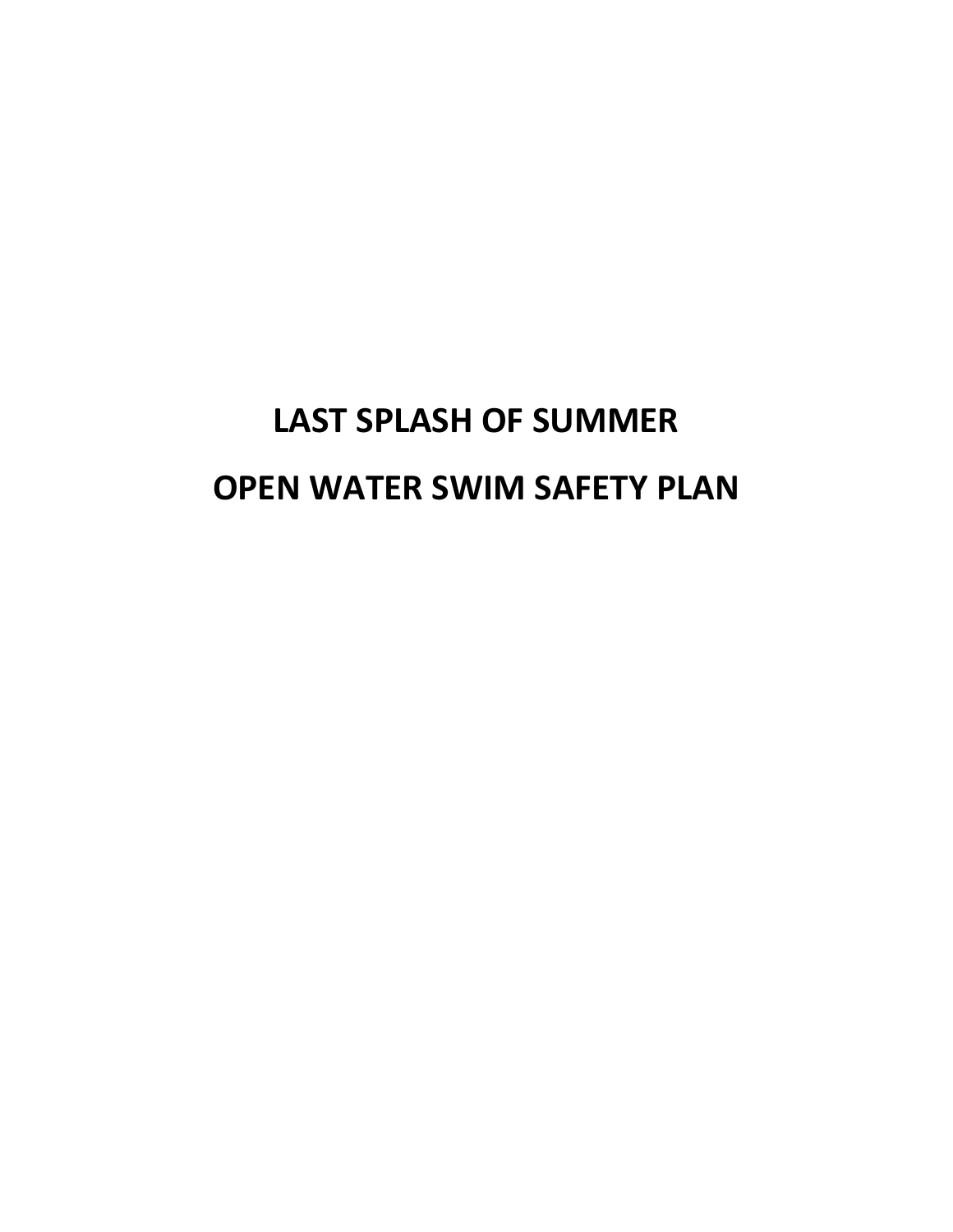# **1. EVENT DESCRIPTION**

#### **2.1 General Description**

The September 17th, 2022 Last Splash of Summer is an open water swim competition that will be held at Angle Lake in SeaTac, Washington. It will include 1.0 and 2.0 mile swims with separate divisions for wetsuit and nonwetsuit swimmers age 12 and older. A separate 500 yard race for younger swimmers will also be held. The event is not sanctioned by either USMS or USA Swimming.

#### **Swim Race Course**

Refer to the course map below. The course can be seen in its entirety from the dock and the shoreline.

The start is in the water adjacent to the public dock. The swim is counterclockwise with left shoulder turns at the corners marked by yellow cylindrical buoys. The finish line is on the beach. Water temperature is expected to be in the mid to upper sixties.

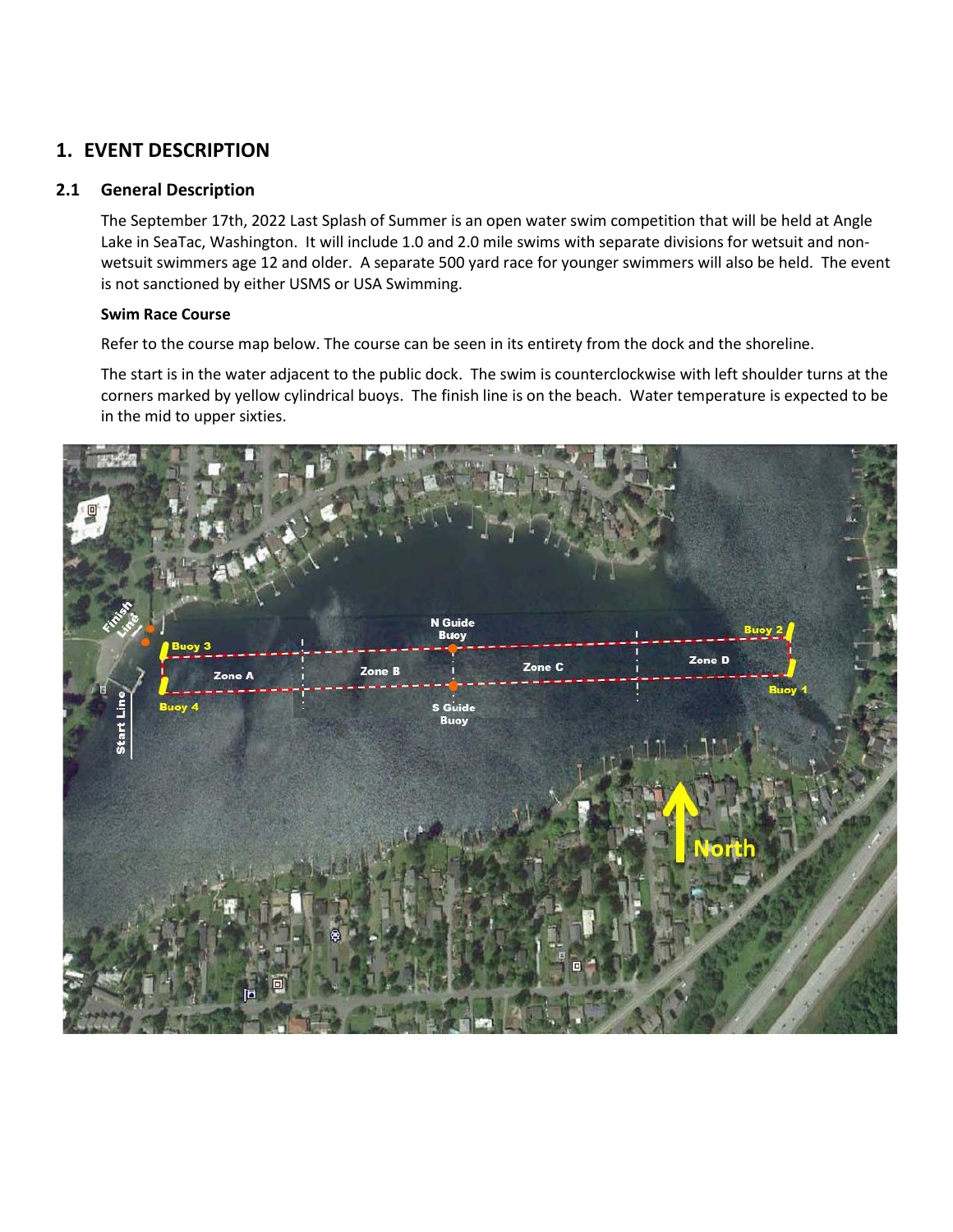## **2.2 Race Day Schedule**

8:30 am Registration opens

9:30 am MANDATORY Safety Meeting 9:40 am Check-in and warmups 10:00 am START under age 18 - 2 Mile Swim 10:05 am START 18 and over - 2 Mile Swim 10:10 am START under age 18 - 1 Mile Swim 10:15 am START 18 and over - 1 Mile Swim

11:00 am START under age 18 - 500 Meter swim (at the conclusion of the 2 Mile Swim)

# **2. SAFETY PERSONNEL**

## **2.1 Safety Director**

Safety Director will be responsible for safe conduct of the race, to include: a) Weather and Visibility safety thresholds for the race; b) communication coordination with in-water safety personnel before, during and at the completion of the race; c) final accounting of all swimmers exiting the water; and d) prime responsibility for any emergency water evacuation as necessary. The Safety Director will complete the Safety Director's Checklist.

## **2.2 Lifeguards**

There will be a maximum ratio of 20 swimmers to 1 lifeguard. Lifeguards are to provide a ready response to swimmers in distress, and to initiate rescue, provide first aid, and transportation to safety and advanced care, as appropriate.

- o **Head Lifeguard-** Will give pre-race briefing to all lifeguards. Will be on shore with a safety radio coordinating lifeguards and, if necessary, rescue efforts.
- o **East and West Lead Lifeguards-** will be in a kayak with whistle, flag, safety radio and rescue tube, West Lifeguard is responsible for coordinating lifeguards in Zones A & B. East Lifeguard is responsible for coordinating lifeguards in Zones C & D. Both lead lifeguards will receive direction from the Head Lifeguard. May make first contact with distressed swimmers.
- o **Long board Lifeguards-** will be on a long board with whistle and flag. They will be spread out evenly throughout the zones under the direction of the Head Lifeguard. They are responsible for reaching and moving distressed swimmer to EMT boat or shore, whichever is most expedient. May make first contact with distressed simmer.
- o **Kayak Lifeguards** will be in kayaks with whistle, flag, and rescue tube. They will be spread out evenly throughout the zones under the direction of the Head Lifeguard. They are responsible for identifying swimmers in distress, making first contact with distressed swimmers, if necessary, assisting distressed swimmers until long board lifeguard arrives to move them.

## **2.3 Kayakers**

Kayakers are there to: (1) keep swimmers from swimming outside of observed area; (2) watch for swimmers in distress, (3) escort any swimmers withdrawing or needing rescue to EMT boat, to observation boat, or to shore; and (4) follow the direction of the meet director (i.e. follow the lag swimmer, keeping non-participants out of the race course, etc.)

The non-lifeguard kayakers will wear a personal flotation device (PFD), as well as have an extra flotation device i.e. rescue tube or foam noodle. They will also have a whistle and flag. Non-lifeguard kayakers are there to help ensure swimmer safety and to follow lag/last swimmers in each event. The non-lifeguard kayakers may offer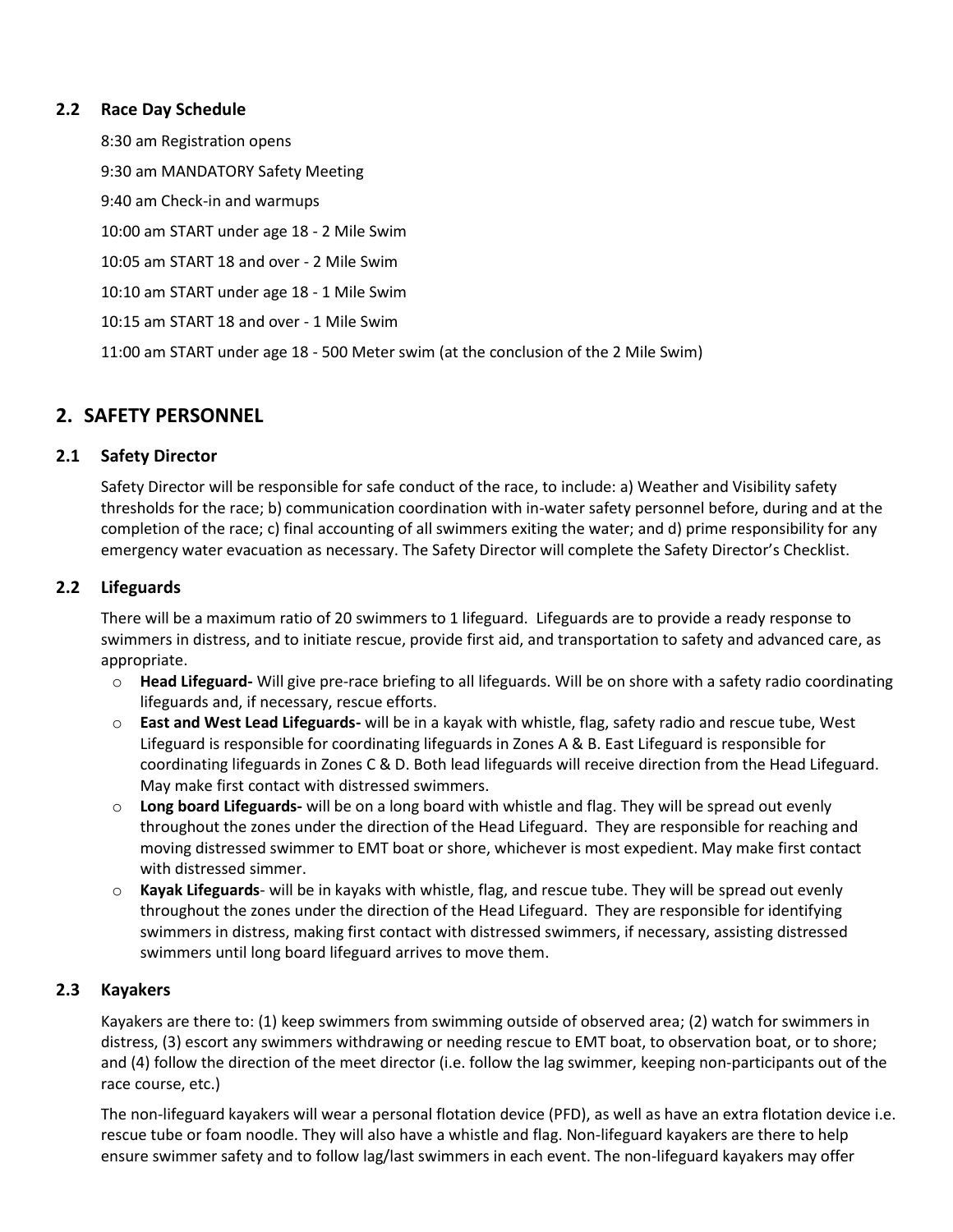assistance in the way of flotation devices but must defer to lifeguards if distressed swimmer requires more assistance than flotation aid.

Kayakers should be experienced and come equipped for up to two hours on the water. Kayak must be seaworthy. Red signal flags and extra floatation devices will be provided the kayakers.

## **2.4 Swim Officials (4-6)**

Swim officials in kayaks, wearing PFDs, will have a whistle and flag, extra flotation device, course radio, and cell phone. Some swim officials will be posted at turns and others will be following and observing groups of swimmers. Swim officials may offer assistance in the way of flotation devices.

## **2.5 Observation Boat/jet ski**

There will be one observation boat/jet ski, located near the southeast corner of the course, at least 50 feet away from the swimmers. The boat will be manned by the captain and if a boat, a swimmer monitor. The boat/jet ski will have a whistle, flag, rescue tube or foam noodle flotation device, cell phone and warm blankets/towel. The boat will be available for swimmers at the far end of the course who are not in need of medical attention but are too tired to continue with the race. The boat engine will be turned off if swimmers approach within 25 feet of the boat. The Captain and Safety Director will complete the Boat Operator's Checklist.

# **3. SAFETY MEETINGS**

## **3.1 Safety Personnel Pre-Race Meeting**

8:45 am is the lifeguard and safety crew meeting conducted by Safety Officer-Scott Lautman (206)-669-6695 and/or Race Director - Eric Durban (206)-423-8043, Head Lifeguard - TBD, and Lead Kayaker - TBD. Any decision to delay, modify or cancel the race will be made at this meeting by the Safety Officer in discussion with the Race Director. During this 20-minute meeting procedures will be reviewed for:

- Communication
- Swimmer rescue
- Course patrol and boat order
- Contact information
- Procedures for course evacuation

## **3.2 Swimmers' Mandatory Safety Meeting**

At 9:30 am all swimmers are required to attend a safety talk. This talk will cover:

- Swimmer Accountability
- Course description and conditions
- Entry into the water
- Distressed swimmer
- Early exit/race abandonment
- Personal responsibility

## **3.3 Volunteers in the water ready to go**

- All lifeguards and kayakers must be at the finish area ready to go by 9:40 a.m.
- Same to be in the water by 9:45 a.m.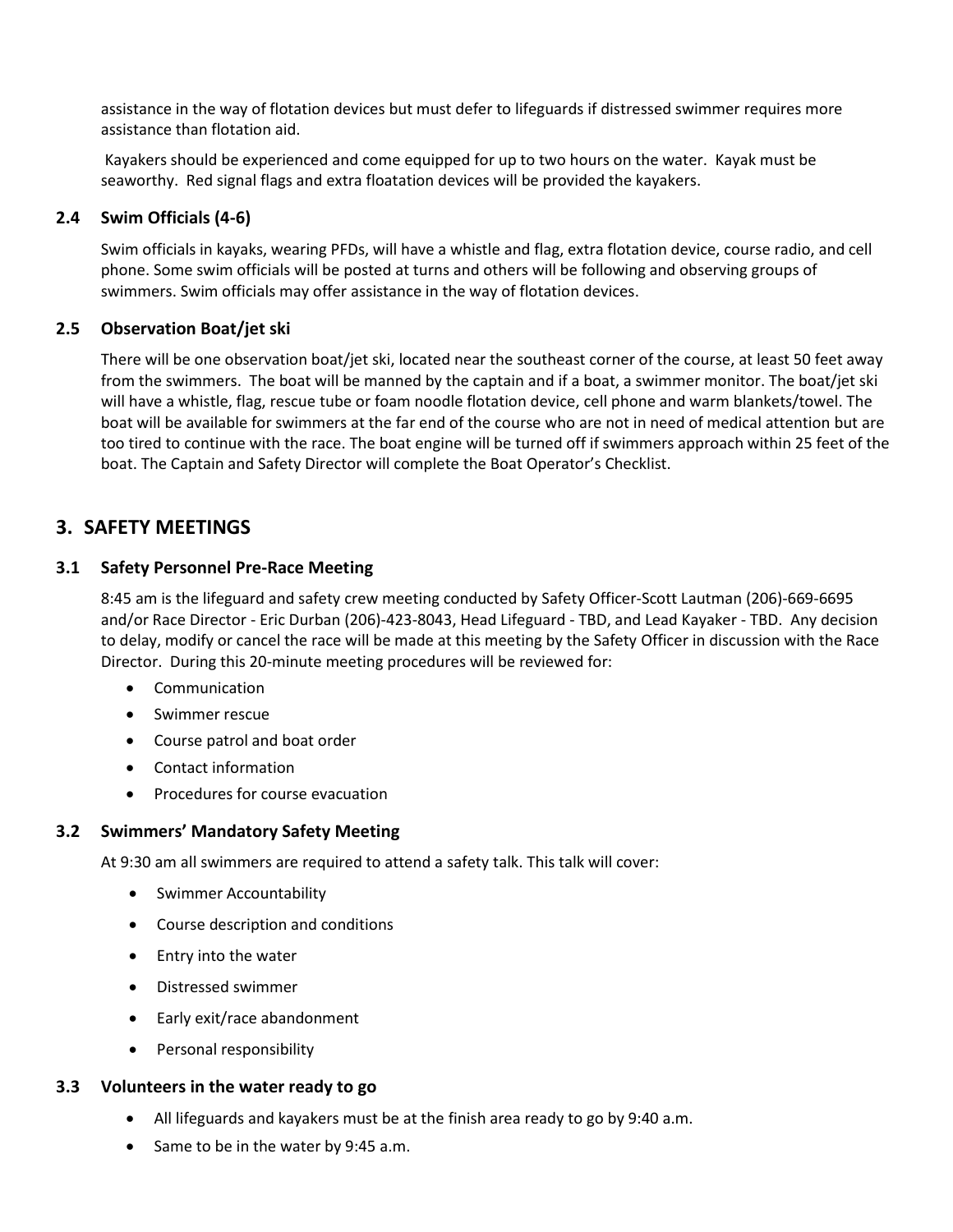#### **3.4 Covid-19 Protocols**

See Locally Updated USMS Covid-19 Safety Plan Addendum.

# **4. SAFETY PRECAUTIONS/SWIMMER ACCOUNTABILITY**

## **4.1 Assigned numbering –**

At registration all swimmers will be given an identical numbered: a) popsicle stick; and b) permanent marker arm or hand number. All numbers are used to verify swimmers' entry into, and exit from, the water. High visibility swim caps will be given to swimmers in various colors to designate the distance and division they are swimming in. Alternatively, without impacting the numbering plan above, ankle timers may be used.

## **4.2 Entry into water**

Swimmers will turn in their popsicle sticks to water entry/exit volunteers prior to crossing the finish line and entering the water. Swimmers may warm up prior to the start of their specific race outside the start area. Swimmers will gather at the start line between two small buoys. There will be a 2-minute, 1 minute, 30 second and 15 second warnings prior to the start. 5 to 10 seconds prior to the start, the race official will raise a flag above his/her head indicating the start is imminent. The race official will bring the flag down and simultaneously sound a marine air horn to signal the start.

## **4.3 Normal Exit from water**

As they reach the conclusion of their race distance, the swimmers will complete the race by exiting the water and crossing the electronic timing pad (where their race time ends). The water entry/exit volunteers will assist in removing the ankle timer and steadying the swimmer as needed and manually record the swimmer's number. The electronic and manual record of those exiting the water will be reconciled at the direction of the Safety Officer.

#### **4.4 Premature Exit from water**

Safety personnel will be on the lookout for any swimmer exiting the water prior to the finish line or getting assistance from safety personnel out of the water and attempt to get the name and number of the individual and radio that to the Safety Director.

#### **4.5 Communications**

There will be two sets of radios, one set for course officials (course radio), and the other set for safety personnel (safety radio), including designated lifeguards and safety officer. The Safety Officer will carry a radio from each set.

Kayaks and lifeguards will have whistles and flags. Use both only if they need assistance with a swimmer. Use them to flag down errant swimmers, or to get the attention of lifeguards, other kayakers and paddleboards. The Race Director, Safety Officer and Meet Referee can communicate by course radio and/or safety radio.

Each swimmer must provide name and cell phone information for a handler/coach/parent/friend to be contacted in the event of an emergency. They must also provide their ow cell phone number.

#### **4.6 General Course Patrol**

Goals are to (1) keep swimmers from swimming outside of observed area, (2) watch for swimmers in distress, and (3) escort any swimmers withdrawing or needing rescue to observation boat, or to shore.

• Kayakers should be watching for any swimmers in distress, other boats in the area, swimmers heading out of the observed areas or into dangerous situations. Alert your radio operator so that he/she can notify the Head Lifeguard/Safety Officer/Race Director.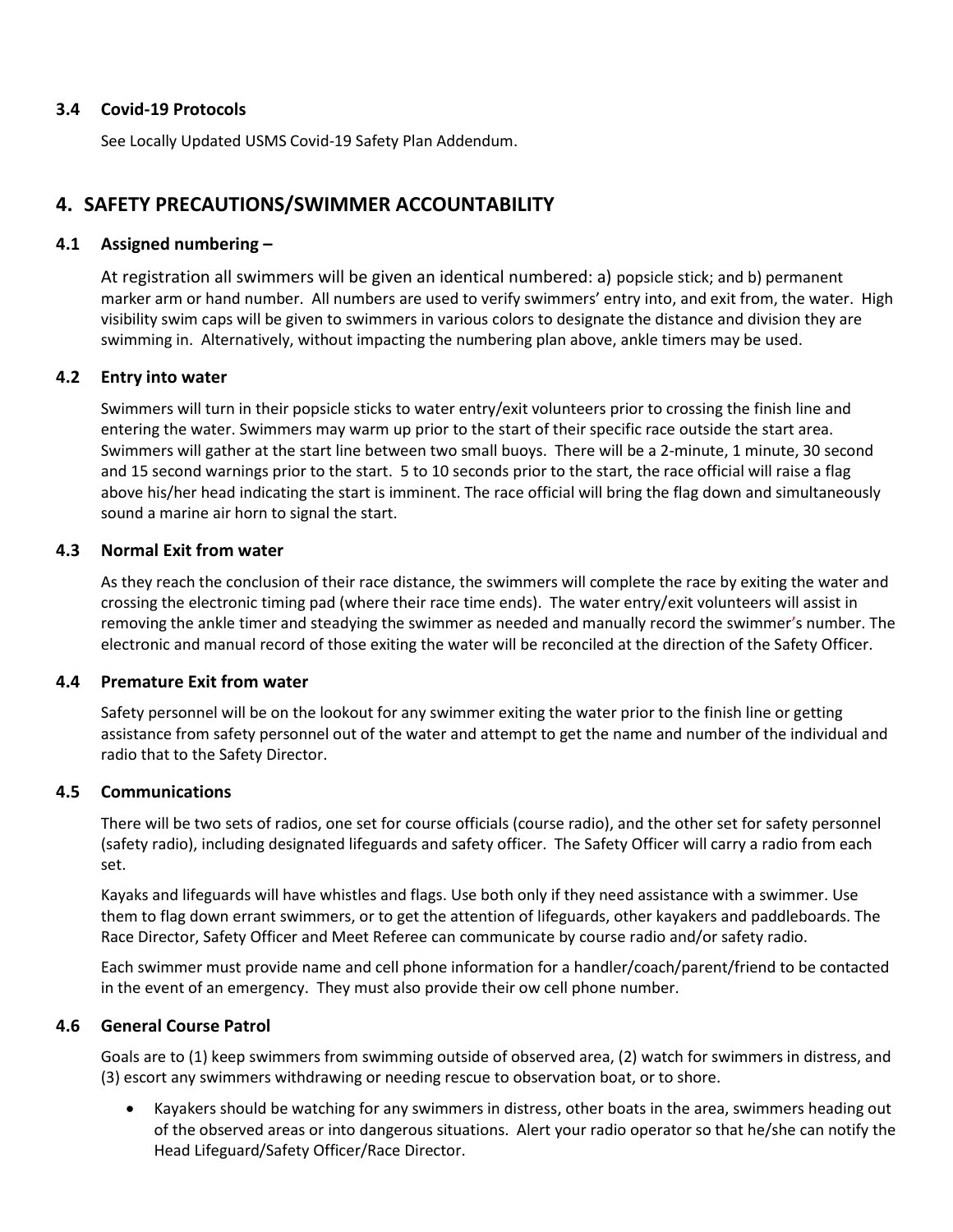- Use a flag or paddle, or shout to get swimmer's attention and herd them back to safety, but swimmers must not be harmed in your attempt to redirect them.
- Swimmers off the course should not be followed unless necessary to redirect them back to safety.
- Safety personnel must watch all the swimmers in their area. Unless directed by a race official or lead lifeguard, NO one should follow one swimmer- - there are no personal escorts.
- Swimmers asking to abandon the race should hold on to a flotation device, or the boat (stern or aft never the sides) and signal a lifeguard for assistance. If swimmer can swim back to shore or an observation boat, Safety Personnel will follow them. Get their name and race number and relay that information to an official on shore, or to a lead lifeguard with a radio.
- Swimmers will be pulled from the competition:
	- If a swimmer demands Safety Personnel paddle next to them.
	- If a swimmer is incapable of staying on course and Safety Personnel are spending all their time corralling one individual
	- Safety Officer/Race Director/Head Lifeguard determines the last swimmer/swimmers need(s) to be pulled, and if so, will radio that information to either lead lifeguards or officials in kayaks.
	- Based upon the best judgement of the Safety Personnel.
- Actions when pulling a swimmer from competition.
	- Clearly explain the decision. Safety Personnel will tell, not ask and won't argue.
	- Swimmer will be directed to follow Safety Personnel to shore, to an observation boat, or to a long board lifeguard.
	- When swimmer is on long board, boat, or shore, Safety Personnel will return to their assigned position.
- Action for Aiding a Distressed Swimmer:
	- If a swimmer is panicking or appears in trouble, Safety Personnel will whistle and signal with the flag for lead lifeguard and long board.
	- The lifeguard making first contact will determine the type of assistance to offer and inform Head Lifeguard of situation by radio.
	- If a lifeguard is unable to reach the swimmer, other Safety Personnel will quickly approach the swimmer, give them a flotation device (rescue tube, foam noodle) and direct them to nearest observation boat (south side of course), dock or shore (north side of course).
	- As a last resort, the swimmer will be permitted to hold onto a boat, using caution, as a panicked swimmer can dump a kayak easily and quickly. Kayakers will get them to the stern and tow them to nearest longboard lifeguard, observation boat, or shore (start/finish area).
	- If a swimmer is rescued the Head Lifeguard will ensure that an incident report is completed at the end of the race.
	- If swimmer is tired but in relatively good shape offer a flotation device. If a swimmer accepts floatation support they must suspend swimming until they no longer are using floatation support. If the swimmer opts to quit the race, the lifeguard or kayaker will collect the ankle timer and inform officials that the swimmer is out of the water.
	- If swimmer requires medical assistance and cannot swim out on their own, the long board lifeguard will take the swimmer to either the Observation boat or into shore.

## **4.7 Race Termination**

- If the race is to be abandoned, radios will be used to communicate to all watercraft.
- From the Referee, the abandonment signals will be 5 short blasts followed by one long blast.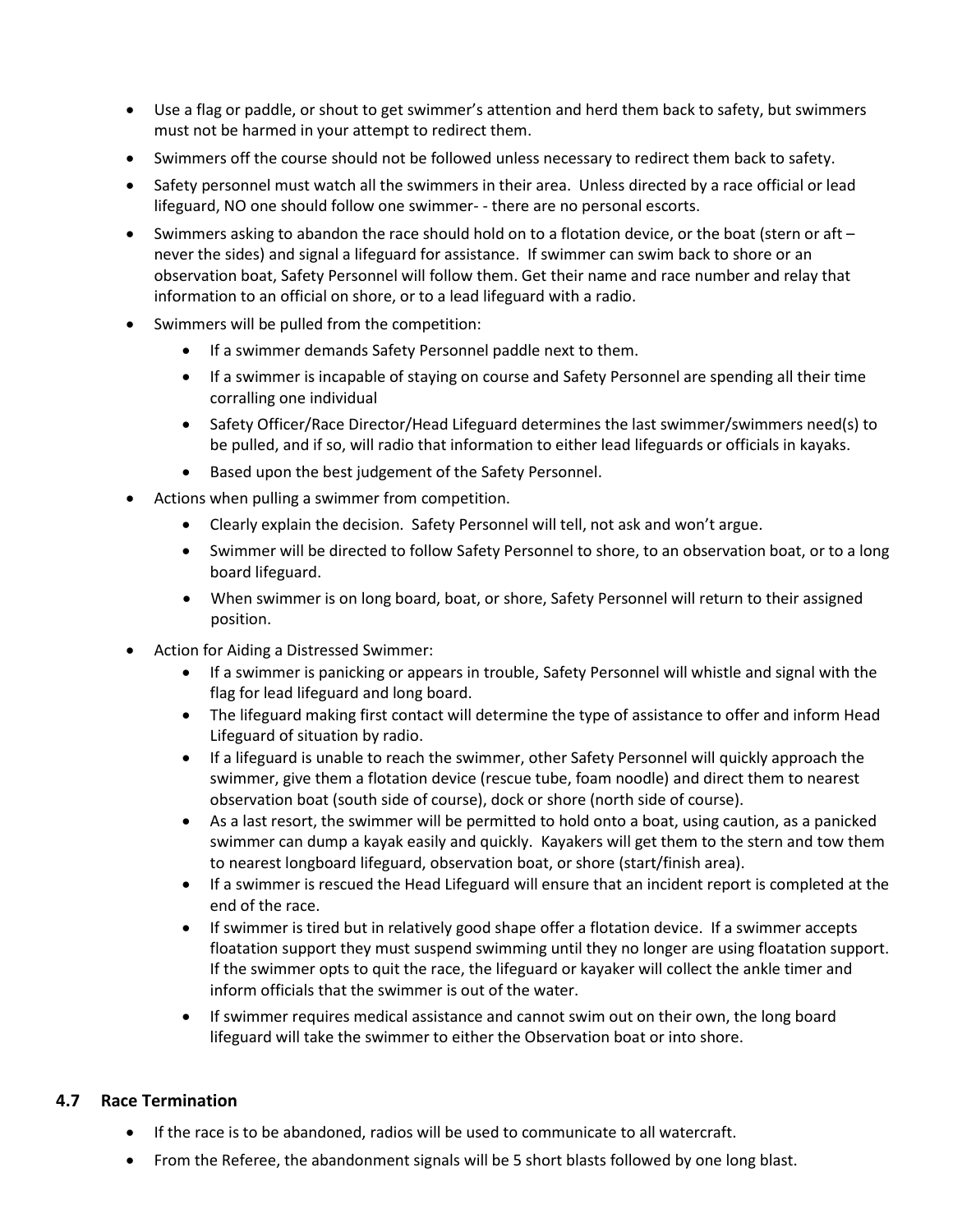- From the Lifeguards, the abandonment signals will be 5 short blasts of the whistle followed by one long blast. Lifeguards and officials shall inform swimmers of cancellation.
- Swimmers are to discontinue swimming and look for directions from the Officials or watercraft personnel. Once safe on shore, make sure all swimmers get checked off as being safely out of the water

# **5. Other Safety information**

# **5.1 First Aid and Medical Assistance**

There will be emergency medical personnel on site, on shore. All calls to 911 Emergency response or local hospitals will be made by the emergency medical staff on site, not by other personnel, in order to increase the clarity of the communicated information and to speed proper advanced medical treatment.

## **5.2 Emergency hospital:**

Nearest emergency hospital: Highline Medical Center Phone: 206-244-9970 Address: 16251 Sylvester Rd SW Burien, WA 98166 Distance from site: 3.2 miles

# **6. Meet Personnel Contact Information**

**Race Director** - Eric Durban [lastsplashofsummer@BlueWave-Aquatics.com](mailto:lastsplashofsummer@BlueWave-Aquatics.com) 206-423-8043 **Safety Officer** - Scott Lautman [SLautman@comcast.net](mailto:SLautman@comcast.net) 206-669-6695 **Head Lifeguard POC -** Will Hoy[t williamhoyt11@gmail.com](mailto:williamhoyt11@gmail.com) 253 686-6761 **Meet Referee** - Mike Murphy [swimoff1@gmail.com](mailto:swimoff1@gmail.com) 206-316-0234 **Asst. Meet Director** - Wendy Neely [wendymal@mac.com](mailto:wendymal@mac.com) 206-793-9391

# **7. Insurance Certificate Information**

Insurance for the event is provided through MacKay Insurance.